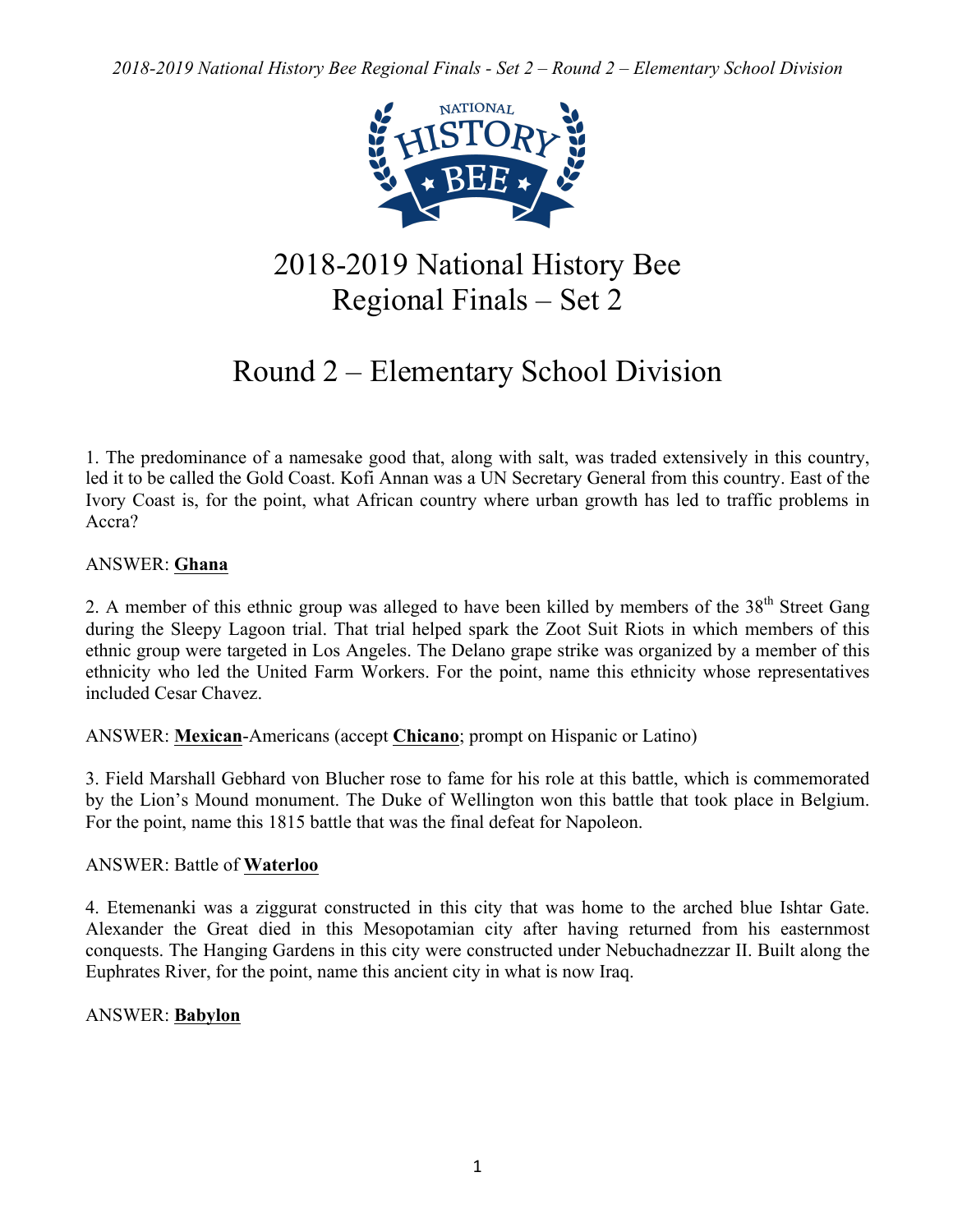5. This man's birthday is celebrated as a national holiday in his country on October 2. A prime minister claimed that "the light has gone out of our lives" following this man's assassination in 1948. Nicknamed "Bapu" in his native country, this leader of the Salt March developed a form of civil resistance known as *satyagraha.* For the point, name this notably non-violent independence fighter of India.

# ANSWER: **M**ahatma or **M**ohandas **Gandhi** (prompt on Gandhi alone)

6. This first lady promoted literacy campaigns after her son Neil's dyslexia diagnosis. This woman met her husband just before he left Philips Andover to serve as a Navy officer in World War II. This woman's children include a former governor of Florida named Jeb. For the point, name this First Lady who was the mother of 21<sup>st</sup> century president George W.

## ANSWER: **B**arbara **Bush**

7. The Siege of Antioch occurred as part of this event that was officially called by Urban II at the Council of Clermont in 1095. The Byzantines under Alexius Comnenus provided aid for this effort that pitted Seljuk forces against those from western Europe. For the point, name this initial attempt of Christian forces to take back the Holy Land.

# ANSWER: **First Crusade** (prompt on Crusade[s])

8. Heavy spending led a Congress during this man's presidency to be labelled the "Billion Dollar Congress." Anticompetitive agreements were banned by the Sherman Antitrust Act that passed during the presidency of this man, whose 1888 electoral victory interrupted the non-consecutive terms of Grover Cleveland. For the point, name this president who was the grandson of the earlier president William Henry.

## ANSWER: Benjamin **Harrison**

9. During the Continuation War, this country's forces included the Army of Karelia. Ski troops were employed by this country in response to the Soviet invasion of it during the 1939 to 1940 Winter War. For the point, name this Nordic country where a monument to Jean Sibelius is found in Helsinki.

## ANSWER: **Finland**

10. Ernest Ackerman was the first beneficiary of a lump-sum payout as part of this program that was founded in 1935 by a namesake act signed by Franklin Roosevelt. In 1961, the age of 62 was set as a lower limit after which participants in this system could receive reduced benefits. For the point, name this tax-funded system that provides regular paychecks for retirees.

## ANSWER: **Social Security**

11. A horned *Moses* is featured as part of a tomb this man designed for "the Warrior Pope", Julius II. This man depicted Adam reaching out his arm toward God in a work on the ceiling of the Sistine Chapel and depicted a marble version of the slayer of Goliath. For the point, name this Italian Renaissance sculptor perhaps best known for his statue of David.

## ANSWER: **Michelangelo**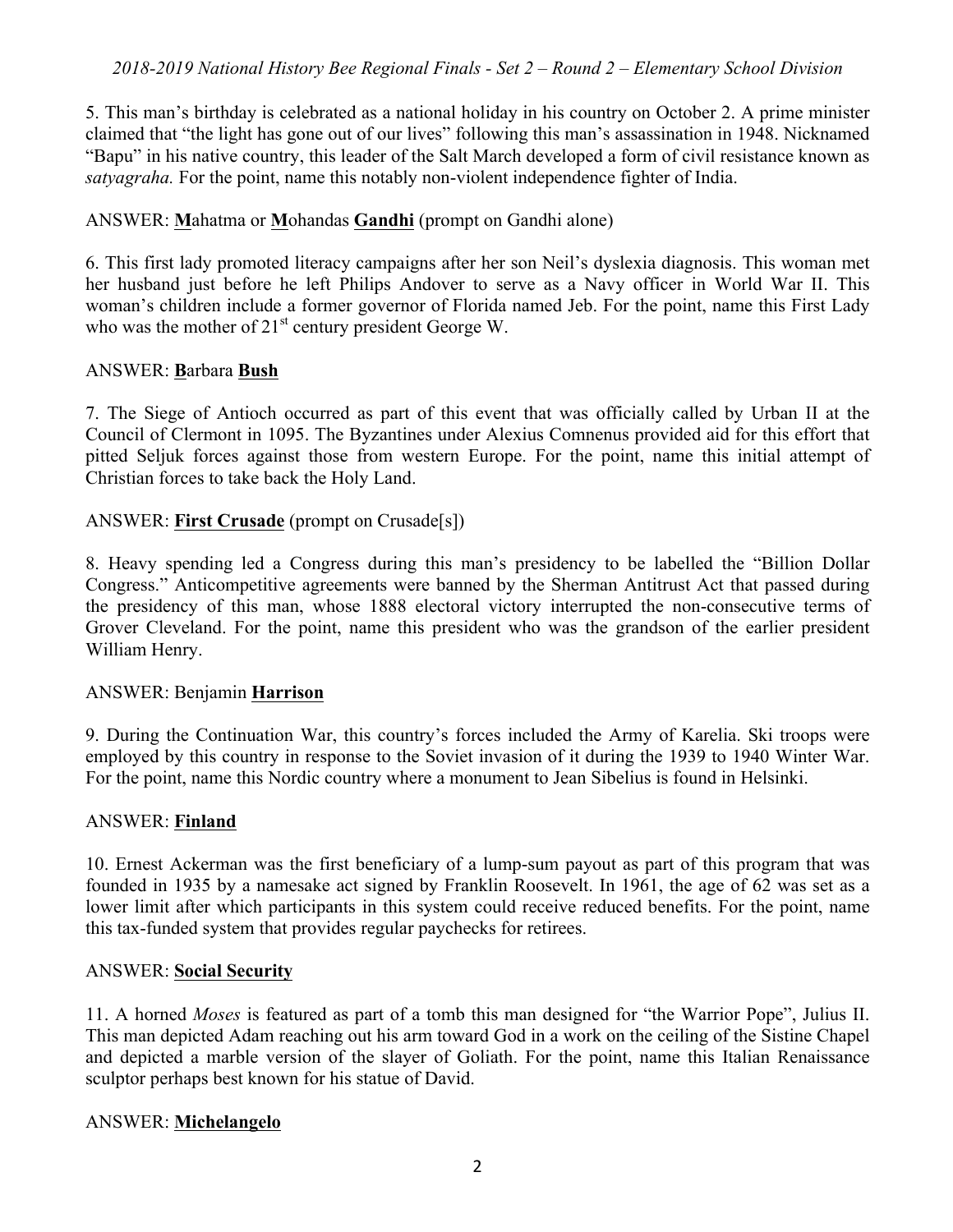12. John C. Breckinridge was a representative of the Southern Democratic Party in this presidential election year which split the vote with a northerner from Illinois who had earlier engaged in a series of seven debates with its eventual winner. Stephen Douglas was defeated in, for the point, what election year that brought about the first term of Abraham Lincoln?

# ANSWER: Election of **1860**

13. Darrell Early was among an eight-member team in this state appointed by its governor Rick Snyder to investigate a municipal issue in one of its cities. The Flint water crisis continues to affect this state which is home to a recent charitable initiative known as the Motor City Blight Busters. For the point, name this state that saw the US auto industry grow in and around Detroit.

# ANSWER: **Michigan**

14. One book set during this war, *Slaughterhouse Five*, is named for a prison in Dresden whose bombing in this war is described. The novel *From Here to Eternity* ends with the start of this war, in which the Hawaii-based characters experience the December 7, 1941 attack on Pearl Harbor. For the point name war fought from 1939-1945.

# ANSWER: **World War II**

15. The Volstead Act that set the guidelines for this period was drafted by the leader of the Anti-Saloon League. Lasting from 1920 to 1933, this period prompted criminals like Al Capone to engage in bootlegging. For the point, name this period of American history in which the sale of alcohol was forbidden.

# ANSWER: **Prohibition**

16. John Hinckley Jr. carried out an assassination attempt on this president who called for Mikhail Gorbachev to tear down the Berlin Wall. Walter Mondale was defeated in one election by this Republican proponent of supply-side economics. For the point, name this president, a former actor, who lived in the White House during much of the 1980s.

# ANSWER: Ronald **Reagan**

17. During this war, one general ordered the destruction of an enemy flotilla with the command "You may fire when ready, Gridley." This war was promoted by the yellow journalism of newspaper magnates like William Randolph Hearst. Teddy Roosevelt made a name for himself at the Battle of San Juan Hill in this war that saw fighting in Cuba. For the point, name this 1898 war between the U.S. and a European country.

# ANSWER: **Spanish-American** War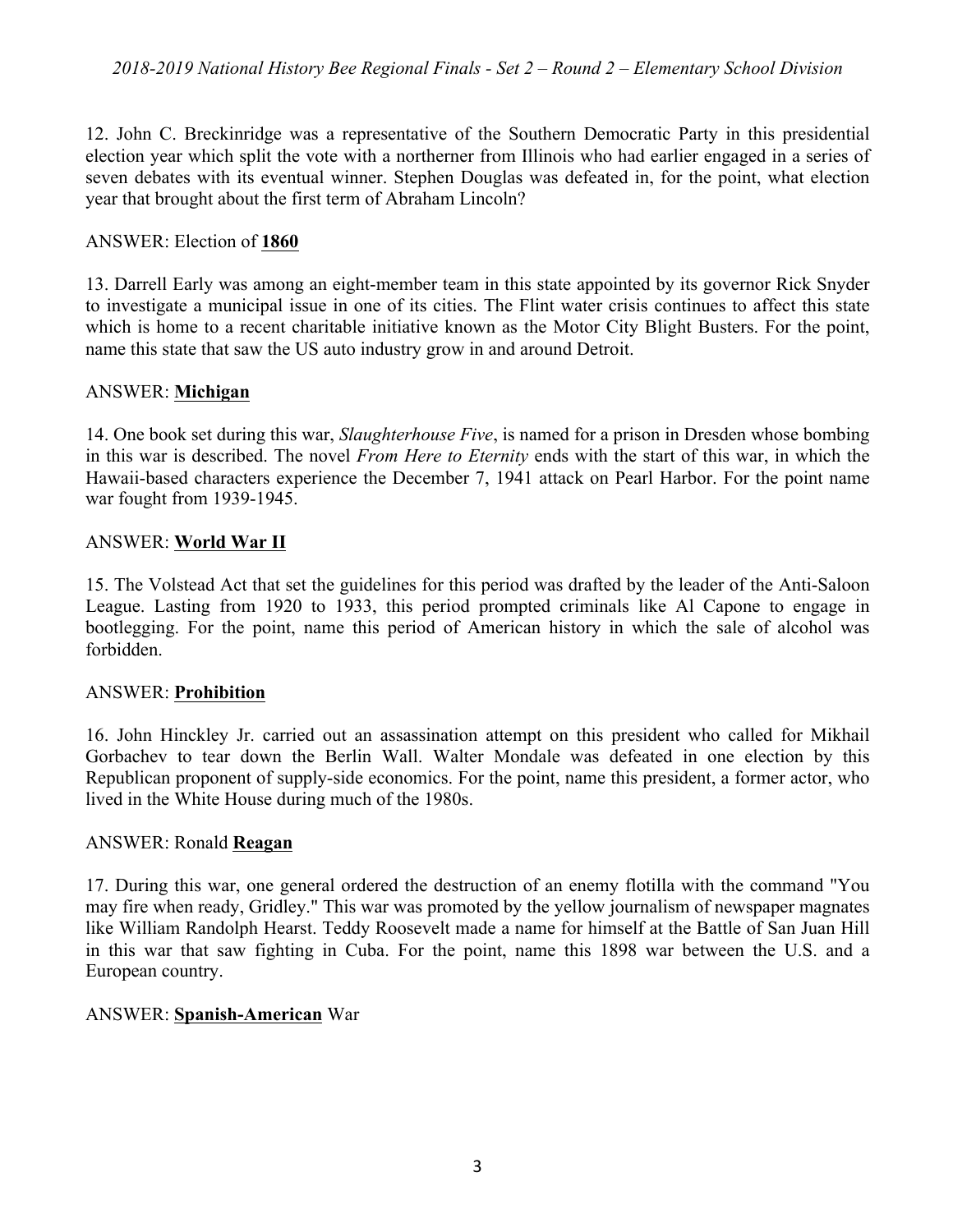# *2018-2019 National History Bee Regional Finals - Set 2 – Round 2 – Elementary School Division*

18. This is the larger of the two countries that provided troops to the Gallipoli campaign via the ANZAC units. This country's early history saw penal colonies established at Botany Bay and on Tasmania. Aborigines are native to, for the point, what nation that established a capital at Canberra?

## ANSWER: **Australia**

19. During this period, Oliver Howard led an organization that helped refugees and displaced persons known as the Freedman's Bureau. The Wade-Davis Bill was pocket vetoed at the beginning of this period by a president who aimed to follow the ten percent plan. Loyalty oaths were commonly administered during, for the point, what 1860s and 1870s period of reintegrating the South into the Union after the Civil War?

#### ANSWER: **Reconstruction** Era

20. A 1930 revolution in this country brought an end to its old republic and the beginning of the rule of Getulio Vargas. Protests against kickbacks given to the oil company Petrobras, led to the decline in popularity of this country's former leader Dilma Rousseff, who was succeeded by Michel Temer. For the point, name this South American country where the 2016 Olympics were held in Rio de Janeiro.

#### ANSWER: **Brazil**

21. This settlement was burned to the ground in 1676 during Bacon's Rebellion. Over four-fifths of this colony's inhabitants died in a particularly harsh winter that began shortly after its founding. The "Starving Time" affected this colony that was founded in 1607. John Smith was an early leader of, for the point, what early English settlement in Virginia?

#### ANSWER: **Jamestown**

22. Freeman's Farm was a key location at this battle at which Benedict Arnold was wounded in the leg. This battle ended with Horatio Gates accepting the surrender of John Burgoyne. Taking place in a namesake county of New York, for the point, name this 1777 battle that is seen as the turning point of the American Revolution.

#### ANSWER: Battle of **Saratoga**

23. This man's most famous pupil defeated Darius III at the Battle of Issus. That student was Alexander the Great. This man's teacher wrote *The Republic* and was himself a student of Socrates. Plato instructed, for the point, what famous Greek philosopher?

## ANSWER: **Aristotle**

24. The Immorality Act was a piece of legislation that upheld this institution, whose pass laws were protested against in what became known as the Sharpeville Massacre. Bantu speaking groups were divided by this policy whose principle of *baasskaap* was an Afrikaans term for "white supremacy." Nelson Mandela fought against, for the point, what form of institutionalized segregation in South Africa?

#### ANSWER: **apartheid**